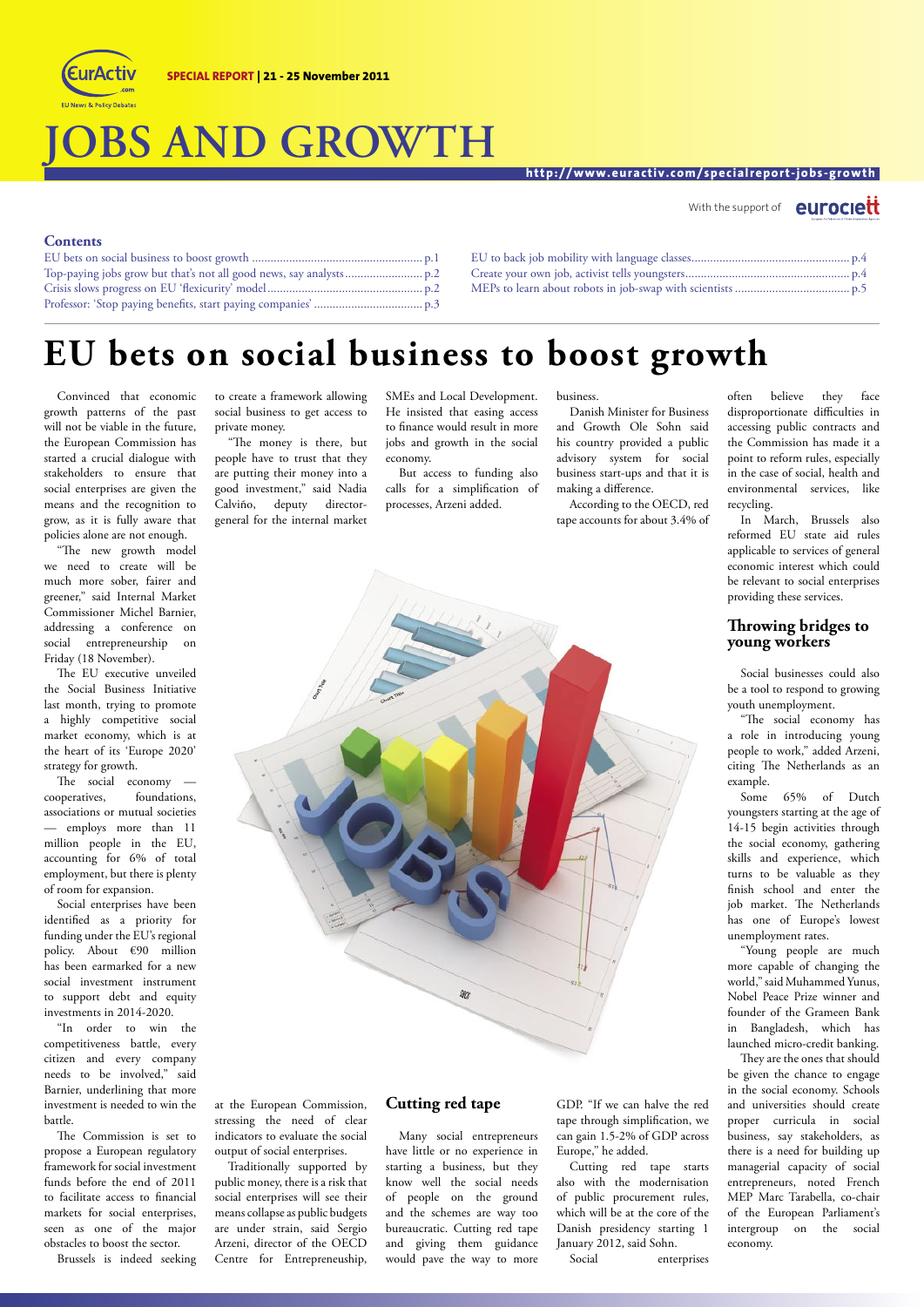### **Top-paying jobs grow but that's not all good news, say analysts**

As modest growth figures fail to dim fears of recession and employment data do not restore confidence in a recovery, experts flag a 'worrying' crisis outcome if structural reforms are not taken promptly to adapt the workforce to new business needs.

According to the first report of the European Jobs Monitor, published by the EU agency Eurofound, employment continued to grow in top-paying jobs, largely in knowledge-intensive services and business services, while sharp losses in mediumpaying jobs in construction and manufacturing led to a shrinking of employment in the middle of the wage spectrum.<br>The recession has

 $T_{\text{recession}}$ accentuated the long-running shift in employment away from manufacturing and towards services, highlighting the polarisation of the employment market between high-paid and low-paid jobs, says the report.

"In terms of the long-term structure of employment, there seems to be the feeling that you have good jobs at the upper end of the job market and not so good, precarious at the lower end and increasingly not so much in the middle," John Hurley, the Eurofound researcher who drafted the report, told EurActiv in an interview.

"That raises question of what kind of employment we are going to see in the coming years, and it is a quite worrying prospective," he added.

Europe enjoyed something of a jobs miracle from the late 1990s until the onset of the recession in 2008, with more than 20 million new jobs created in little over a decade. However, social NGOs have over the years consistently complained that many new jobs were low-paid and precarious, dead-end jobs.

#### **Jobs with wage premium**

Hurley says the jobs that are being lost are jobs that<br>are reasonably well-paid are reasonably compared to the level of education required. Indeed, they are predominantly male jobs in construction and manufacturing that have enjoyed a wage premium for many years.

"The mobility of the people

losing these jobs is quite problematic because they don't have the human capital endowment to move up the wage structure. In many cases they will end up competing the low-level service jobs, explained Hurley, stressing the resulting political consequences of such change.

According

BusinessEurope, the European employers' organisation, the rigidity of labour markets does not help as it has a negative impact on voluntary job movement as it makes it more difficult for workers to move to a job or better employment opportunities.

"Economic cycles are becoming more volatile, resulting in a constant tension between job creation and job destruction," concurred Anne-Marie Muntz, president of Eurociett, the temporary employment confederation.

"The reality is that people are becoming more flexible<br>themselves." she added. themselves," noting that only half of those getting a job through private employment agencies want a permanent job.

#### **Re-training the 'shrinking middle'**

"There is too much oversurrender," said Steven d'Haeseleer, director of social affairs at BusinessEurope. "We cannot be that negative," he added, commenting on the polarisation of the job market.

D'Haeseleer insisted that Europe has been successful in generating more and better jobs, as the trend confirms an increase of high-paid jobs, but he insists more needs to be done to create employment across the spectrum.

According to the employers' organisation, the need for highly skilled workers is projected to rise by 16 million by 2020 and the corresponding figure for medium-skilled workers is 3.5 million. At the same time, the demand for low-skilled people will decline by 12 million.

"We should not have a too narrow attitude," added D'Haeseleer, stressing that engineering and design of new products goes hand-in-hand with local production. "Not everything can be outsourced to China and India, we need to have this production here," he said.

Ageing and climate change will generate new opportunities for the production side, only if stronger lifelong and vocational training are put in place.

#### **Investment and taxation**

French socialist MEP Pervenche Berès, chairwoman of the Employment and Social Affairs Committee, told EurActiv that education and vocational training are key to get Europe out of the current crisis.

"You cannot talk about education and training without putting money into it," she said, adding that half of EU countries had reduced their education budgets because of the current financial strains.

But even if reforms to education and training systems are put in place, results do not become visible over night. "It is high time for stakeholders to act in order do avoid dramatic effects on economic growth and employers are fully committed to providing their employees with lifelong opportunities," said D'Haeseleer.

Recent data from Eurofound shows that training paid by employers is at its highest level since 1995 forthe older, EU-15 member states.

According to Eurociett, agency workers receive substantially more training than fixed-term workers and that is seen as an advantage, especially by young workers, who represent a third of agency workers in Europe. Seven EU countries (Belgium, France, Luxembourg, the Netherlands, Italy, Spain and Austria), have set up €500 million in training funds for agency workers, says the Eurociett report, 'Adapting to Change'.

Berès insisted that governments also have to come up with new investment strategies as well as reform taxation systems, alleviating fiscal pressure on labour.

OECD estimates show that 1% decrease in employers' social security contribution leads to a 0.6% increase in employment. Sweden, which has cut its labour taxation in 2007, said that despite having about 6 billion Swedish krona less in the public treasury, the reform is still projected to be self-financing as it is offset by new workers paying taxes.

### **Crisis slows progress on EU 'flexicurity' model**



Opportunities for new 'flexicurity' policies combining job security with flexible working arrangements are limited at the European level by sharp differences between member states over social issues.

Delegates at a recent European Commission conference said that the national differences call for stronger social dialogue between employers and trade unions.

A stakeholder meeting on 14 November in Brussels was designed to launch informal consultations on flexicurity to feed into an employment package to be presented by the European Commission in 2012.

But delegates told the conference that there was no one-size-fits-all answer for flexicurity, which is best dealt with at national level. Flexicurity is the concept of combining job flexibility with security.

#### **No progress can be made without social partners**

One of those leading a volley of calls for closer consultation between social partners and public authorities in nations that are keen to introduce flexicurity policies is Andrea Benassi, who heads the European Association of Craft, Small and Mediumsized Enterprises (UEAPME). "You cannot consider social security issues if you do not consider the concerns of the social partners," Benassi said.

Koos Richelle, directorgeneral of social affairs in the EU executive, told the conference: "Social dialogue is not a luxury that we can only afford in times of economic growth; tripartite social dialogue is a necessity."<br>Emphasising the sharp

Emphasising the differences arising from the financial crisis across European labour markets, where unemployment rates range from 4.4% to 20%, Richelle acknowledged that any new policy would need to cater to this diversity.

"This is not to say that we should create different speeds in the EU, but we should ensure that our policy framework is adapted to the variety of situations across member states," he added.

#### **Leading academic says there is no time to lose**

Ton Wilthagen, a labour markets professor who has spearheaded the EU's attempt to frame new flexicurity policies, acknowledged in an interview on the fringes of the conference that such policies would need to be brought about at the memberstate level.

Wilthagen favours a broad shift from governments paying social security benefits directly to the unemployed to a system of subsidies to companies enabling them to hire workers they could not otherwise afford.

He said that there was no time to lose, and he warned against waiting for a pan-European proposal, saying: "We are hearing some of the same concerns and issues now as were heard four years ago. The machine moves ahead very slowly, but there is nothing preventing initiatives being introduced on a local level."

Denmark is often held up as the best example of the efficient use of flexibility in the workforce.

Lone Henriksen, an executive in the Danish ministry of acknowledged during a speech before the conference that the experience of the Scandinavian country was probably not directly transferable to other countries, because the labour market conditions might be too different.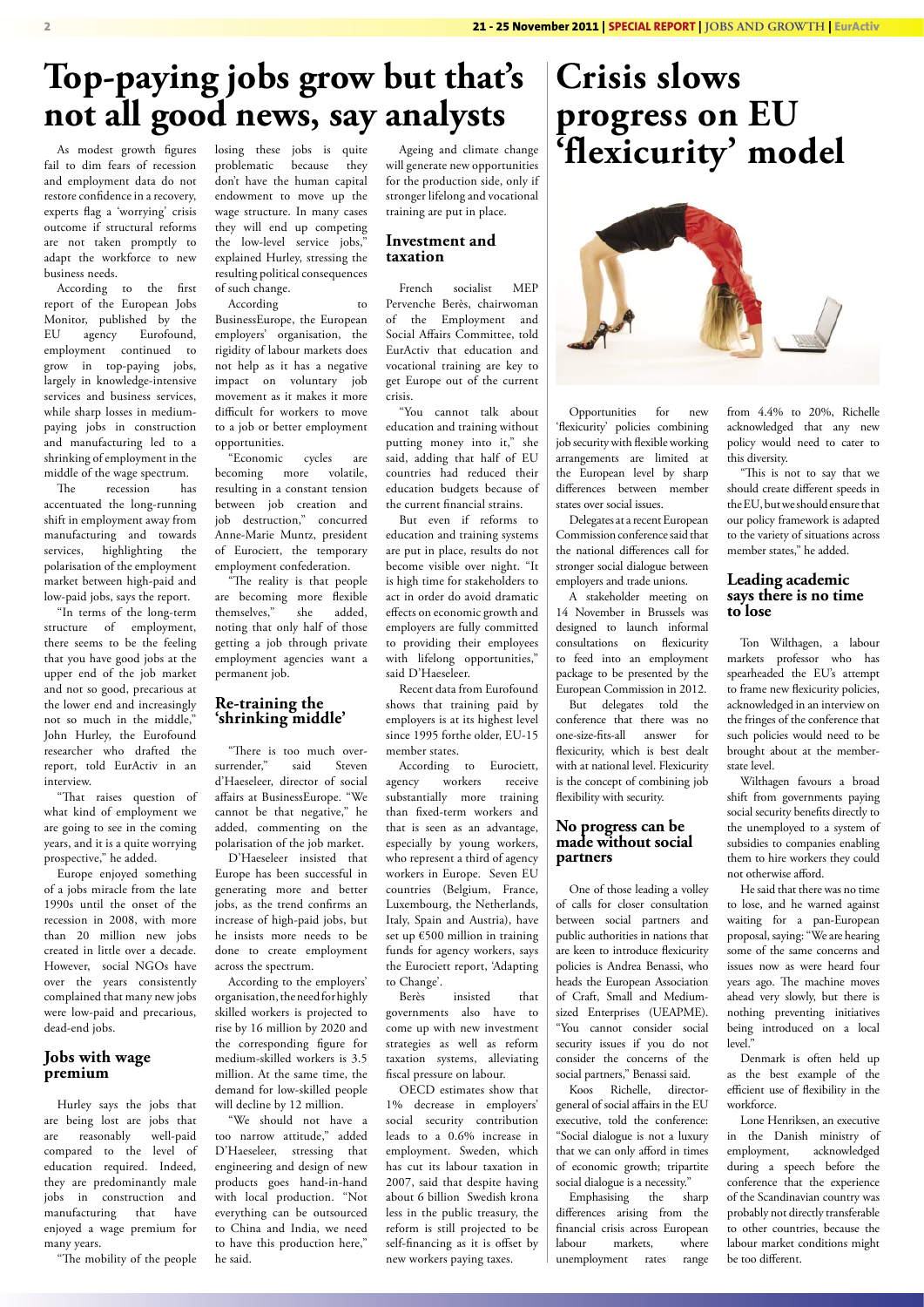### **Professor: 'Stop paying benefits, start paying companies'**

States should transfer their social security payments for the unemployed to companies, so that they can employ the unemployed and maintain skills - even if this would breach trade laws - according to Ton Wilthagen, one of the pioneers in the 1990s of 'flexicurity', a concept that combines job flexibility with security.



*Ton Wilthagen is professor of labour markets at Tilburg University in the Netherlands and directs ReflecT, a research institute for flexicurity. He was the rapporteur of the Commission's expert group on flexicurity in 2007, and has advised numerous governments on the issue. He spoke to EurActiv's Jeremy Fleming at a flexicurity conference in Brussels on 14 November.*

#### **You are one of the fathers of the concept of flexicurity. Do you think that the [financial] crisis is demonstrating its limitations?**

The crisis has shown that there are many facets to the notion of flexicurity. Many commentators believed that it was about flexible hiring and firing, and that is all, and many countries said we should not operate like that. But German, Austrian and Swiss schemes have combined social security payments with the reduction of working hours, and this is something different from 'mobility'.

**You have suggested that social security payments should be paid to companies so that they can hire unemployed workers. Who do you believe could pay for such social security in Greece?**

It needs to be paid collectively. In the sense that we understand it at the moment it [such social security] cannot be paid by individual firms. One strategy

would be to share costs across SMEs because these smaller companies are unwilling to pay for mobility and transition on their workforces – or taking on extra workers – individually, but such payments can be managed on a regional level. In many cases SMEs do not need a full-time employee, so if there was a central pooling system regionally, which enabled these firms to collect all their various needs together and combining them, then that would be a way of joining forces for the common good.

**Do you think that the those countries suffering most from the sovereign debt crisis would be better off now if they had implemented such a system?**

Yes, because it is clear that once you lose employment you are stuck, because the unemployed are denied access to the labour market which aggravates the whole situation. There have been reforms, but these have been have been very half-hearted. You cannot avoid financial bubbles, but labour markets – such as the Spanish construction sector – made 25% of their workforce redundant. The remaining workforce, however, still received a 3.9% wage increase by collective bargaining, which is an unfair situation affecting younger workers in those markets.

**But if the Spanish state had intervened to pay the sector to maintain higher employment levels, would those state payments not have crippled the Spanish exchequer?**

Spain still pays for unemployment benefits, but this is not paying for the prevention of unemployment. So transition security does not exist, the only option is to make people redundant, so social security payments will be overloaded onto benefit schemes. This is unsustainable and eventually they will be forced to reduce these schemes.

#### **So you believe that the social Europe model is under threat in Spain,**  Portugal, Greece and **Italy?**

We all know the risks and we have seen the indications of social unrest in those countries. One terrible response to the crisis has been the phenomenon of young people leaving, wanting to get out because they feel there is no future. If the social security schemes and family security are the only options then these will put pressure on families and create further divisions within society, and this will become a highly explosive situation. You could just pay benefits but without a more active approach you will not defuse the social unrest. The main question is where to put the money. If you give a 4% wage rise to those still with jobs then that is a bad investment.

#### **Where would you spend the money?**

I would stop giving passive unemployment benefits. I would take all that money and allot it to creating jobs: offer subsidised employees to companies and tell the companies that the benefits will go to you but that we will not do that forever, we will taper the relief. That way the companies which are afraid of hiring people – because they do not want to spend the money or feel that the worker is not yet skilled enough – will be able to do so.

#### **Would the state cover the whole cost of the worker**

#### **under that model?**

No, you would have to create a formula to calculate their productivity. The formula would be a way of calculating the deficit implicit in hiring that worker. So, for example, if the 'wage worth' of the individual was only half of normal productivity, then the state subsidy should at least reflect that.

#### **Is the crisis a good moment to be implementing radical ideas such as this?**

Yes, because it is the only thing you can do. The rich countries can afford to continue paying their social security benefits, but it cannot last forever. Even the Danish are reducing the duration for which their unemployed receive benefits. States must start to articulate what people can do and what companies need in a different language.

#### **What kind of social security can Europe afford in the future?**

A short-duration income replacement security can be afforded at a reasonably high level for a few months. After that security can be afforded at a lower level for a few months.

But we need "in-work" security – payments to companies in return for employing people – so that people can work. Europeans in the future will need to become more selfreliant citizens, but they will need some state security because there will be ups and down, and they will require periodic assistance. This will be the future in Europe and it will be different from the US, where there will still be the working poor. But we will move to this in-work security which we hopefully can afford, and the more traditional social security payments will be for those who cannot work.

#### **If you subsidise employment, could not that give rise to trade complaints from overseas?**

Yes, but on the other hand what are we telling China? We say: "You do not play by our rules", and the Chinese say: "We do not care, because we are state capitalists, so we have different rules." In such a situation we should not be hesitant, we are doing a fair thing, using employment benefit for better purposes, if the Chinese have problems with this, well they are playing the same game somehow. So why try and be more Catholic than the pope?

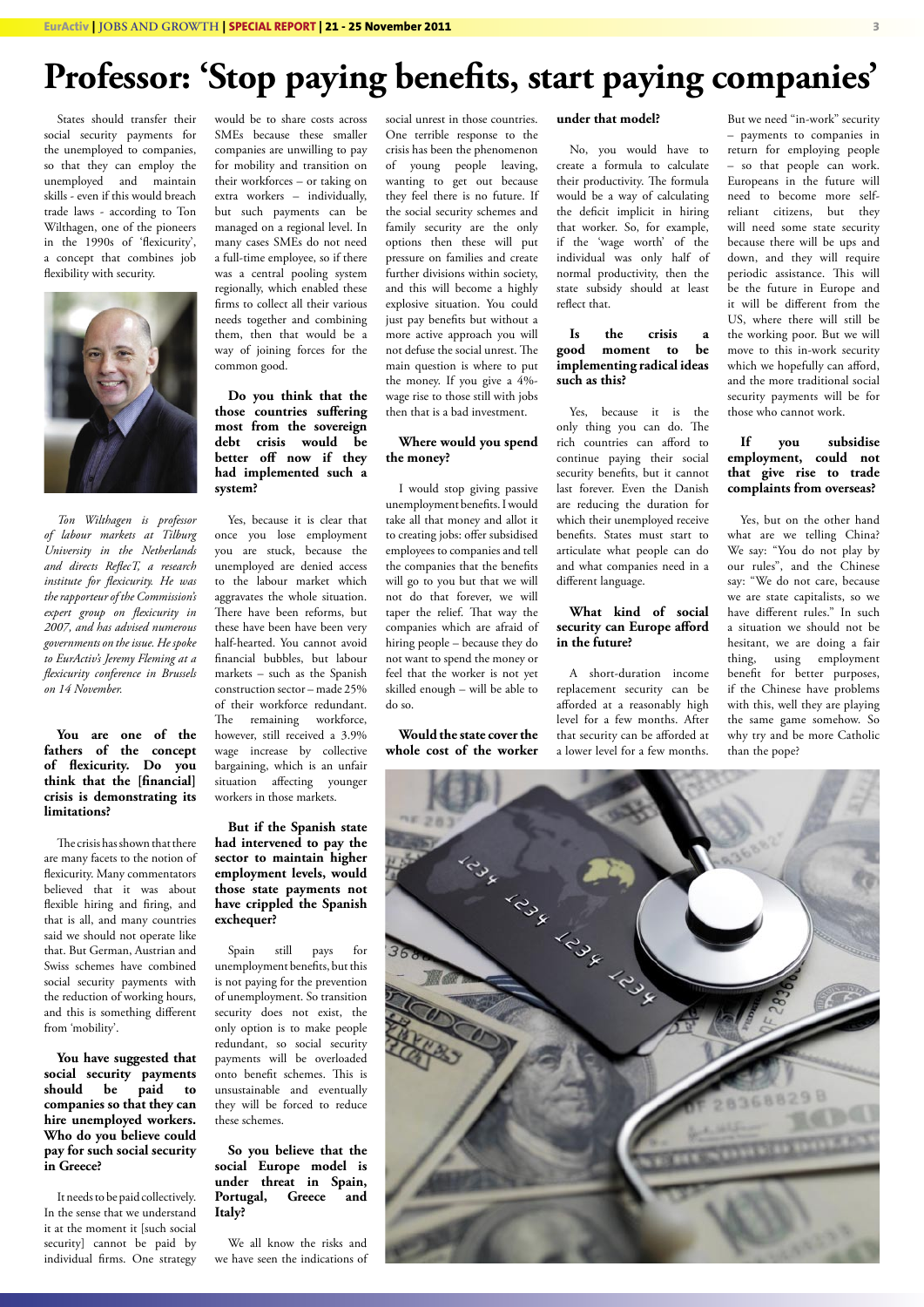### **EU to back job mobility with language classes**



The European Commission's language learning schemes are set for a multi-millioneuro funding boost under the upcoming 'Erasmus for All' programme due to be unveiled today (23 November).

Across the board, the Commission says it is spending around €50 million per year for language programmes, providing roughly 100,000

individuals with classes or training.

"The majority of these beneficiaries are young people in initial vocational training" and are aimed at helping their pro-

fessional mobility, said Dennis Abbott, spokesperson for EU Education Commissioner Androulla Vassiliou.

In future, the Commission wants language schemes integrated into the wider Erasmus for All programme for which it has proposed a 70% funding increase under the EU's budget for 2014- 2020, from  $\epsilon$ 8.76 billion to €15.2 billion.

Details of the new Erasmus scheme is due to be unveiled by Vassiliou, building on the success and brand name of the celebrated student mobility programme.

It is unclear yet how much extra funding will be available for languages under Erasmus for All, as the proposed budget increase still has to be approved by EU member states and the European Parliament.

But the amount should be substantial, Abbott said, "from an estimated €50 million per year for language actions to around €85 million per year".

This, he added, is "great news for language learning".

#### **Language policy review**

The proposed new language schemes will come ahead of a broader review of the EU's multilingualism policy, due in 2012, which will build on the assumption that multilingualism is good for business.

"The EU can't afford not to have a multilingualism strategy," Abbott stressed, saying there is "ample evidence that multilingual companies can increase their turnover by using languages as a competitive advantage".

"As there is such a clear link between language skills, mobility and employability, multilingualism also has a central role to play"<br>in enhancing skills for enhancing skills employability, he said, especially for young people and students.

A Commission communication on 'Rethinking Skills' is due for the second half of 2012, and is expected to address language learning as a separate issue.

## **Create your own job, activist tells youngsters**

To reduce youth unemployment, training and education might not be enough, Peter Matjašič, president of the European Youth Forum, told EurActiv in an interview. Turning young people into entrepreneurs could be the solution, he said.

"If there are only a very limited number of jobs available, training, and education are solutions only of a temporary nature. The answer is in fostering entrepreneurship," Matjašič said, responding to new - and bleak - data underlined by the European Commission yesterday (23 November) in the Annual Growth Survey 2012.

For Matjašič, entrepreneurship is not only a form of employment but also a way of realising innovative ideas and solutions.

"Entrepreneurship creates jobs, fosters wealth for society as a whole and particularly via social entrepreneurship, including green entrepreneurship, contributes to community development, supports environmental sustainability and produces social capital," he said.

The number of young people

becoming entrepreneurs remains very low in Europe compared to the United States.

According to the EU Youth Report, only 4% of young people aged 15-24 and 9% of those 25-29 in Europe were running their own business in 2009.

"The main reasons is that 15- 39 years olds have a preference for employee status rather than being self-employed are that they prefer regular, fixed income; stable employment with fixed working hours and protection by social security or insurances," Matjašič said, explaining that in some EU cultures entrepreneurship is still perceived as risky.

Entrepreneurs are seen more as "gamblers" than real businessmen, the European Youth Forum president conceded.

#### **'Youth on the Move'**

Youth organisations across Europe are convinced that a standardised youth guarantee, accompanied with adequate financial investments, would help turn inactive young people into entrepreneurs

and can tackle growing unemployment rates, as well as kick-start the economy.

As part of the strategy, Youth on the Move, one of the seven flagship projects of the EU's Europe 2020 growth programme, the EU is encouraging member countries to adopt a "youth guarantee scheme". The scheme would ensure that young people are offered a job, further training

or work experience within six months of leaving school.

"Unfortunately, internships [especially those taking place after education] are becoming a widespread practice for precarious jobs for young people with no or little learning involved," said Matjašič, underlining these internships are replacing real entry level jobs.

Commenting on the Euro-

pean Commission presentation yesterday of its proposal Erasmus for All, the new programme for education, training and youth, Matjašič, stressed that projects offering good quality internships and apprenticeships would greatly contribute to bridging the skills gap.

He was speaking to EurActiv's managing editor Daniela Vincenti